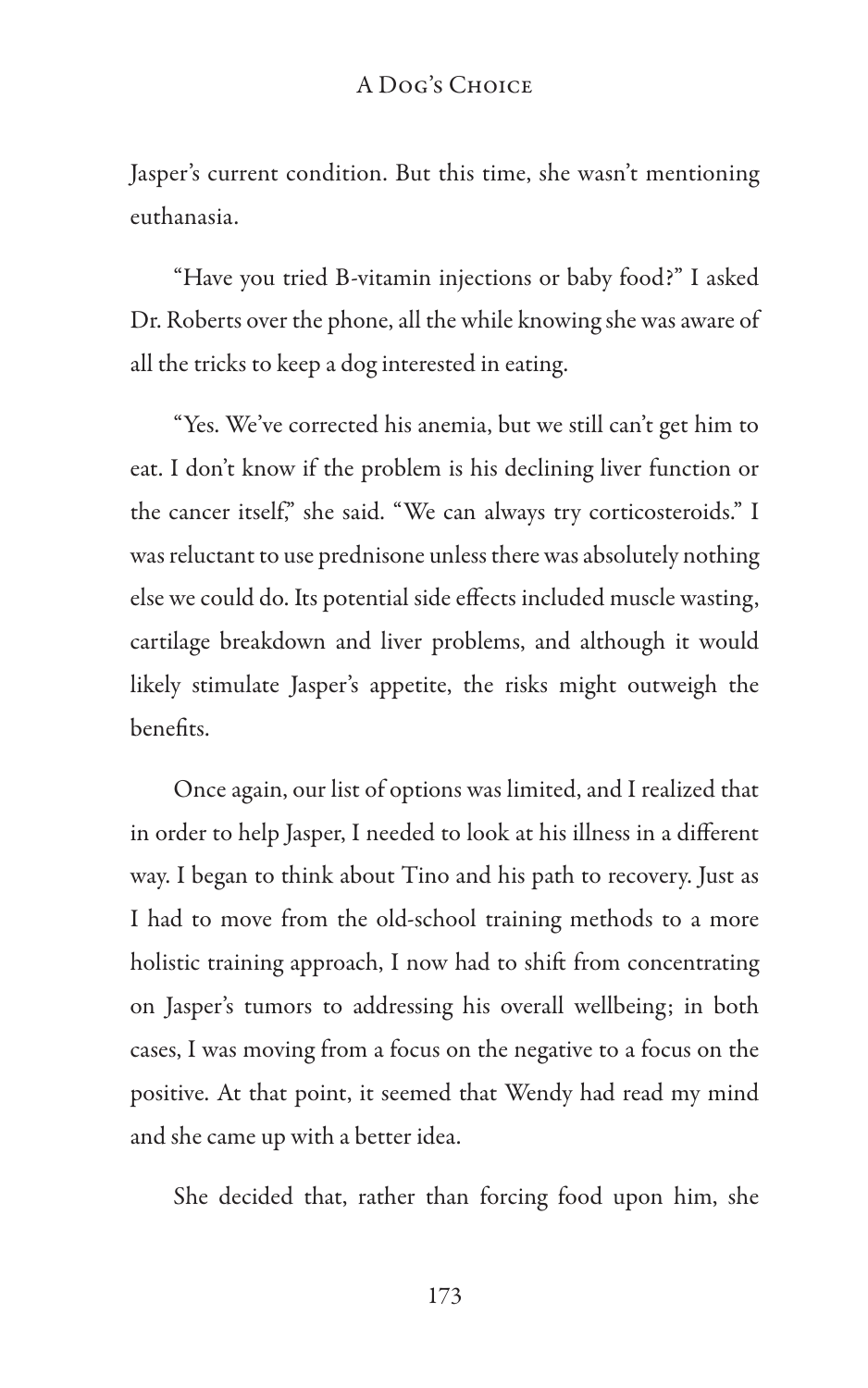would create a game. If Jasper was unable to go to nose work class, the ever-determined Wendy would bring the class to him. Greg and Dr. Roberts agreed to try her plan, as far-fetched as it seemed. So, in the middle of the busy clinic, with a cat hissing from an upper level cage and a sick Jack Russell terrier watching the commotion, Wendy clicked open Jasper's steel cage door. Greg dutifully wheeled the IV stand wherever his dog took him. With an intravenous catheter and a thick red bandage still in place on Jasper's front leg, he meandered with Wendy and Greg across the room until the three of them stood in the middle of the treatment area, fluids still dripping into his bloodstream.

She took an open cardboard box, turned it over and placed the scented tin container beneath it. "Come on, Jasper," she said. "Go find it." The old golden retriever looked up with a surprised expression as everyone watched: two technicians, the veterinarian, and even the kennel cleaner in the back. For a breathless moment, Jasper showed no interest in the game. But Wendy remained steadfast in her playful, expectant command, repeating it several times. Jasper remained motionless, as if he stood at a crossroads between engaging in or withdrawing from life, a decision that everyone, animal or human, makes every moment. Every moment is a choice.

Jasper sat down beside his family, the plastic tubing of his IV line draped between them. Wendy repeated her command. "Go find